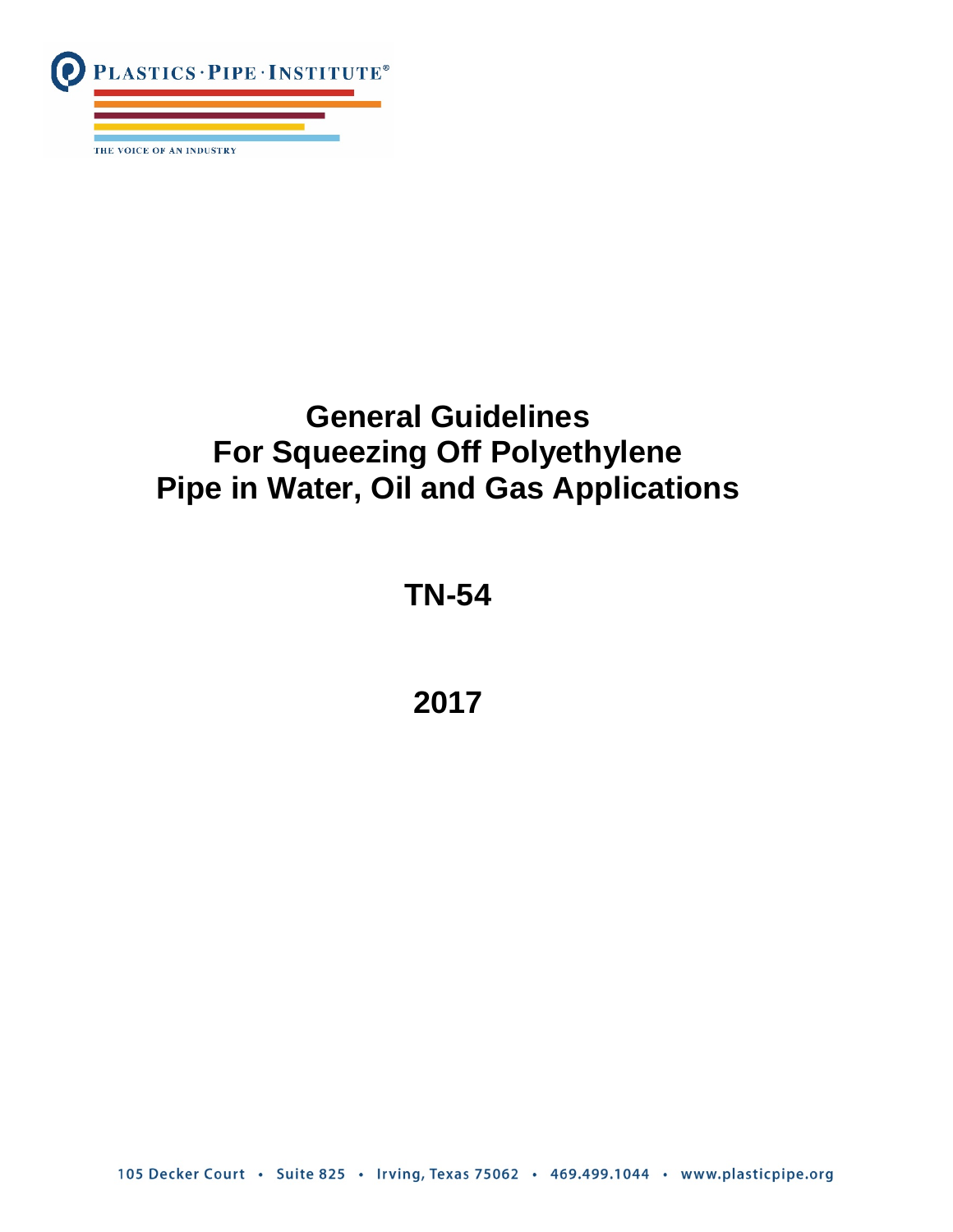### **Foreword**

### GENERAL GUIDELINES FOR SQUEEZING OFF POLYETHYLENE PIPE IN WATER, OIL AND GAS APPLICATIONS

This report was developed and published with the technical help and financial support of the members of the PPI (Plastics Pipe Institute). The members have shown their interest in quality products by assisting independent standards making and user organizations in the development of standards, and also by developing reports on an industry-wide basis to help engineers, code officials, specifying groups, and users.

This report has been prepared by PPI as a service of the industry. The information in this report is offered in good faith and believed to be accurate at the time of its preparation, but is offered "as is" without any express or implied warranty, including WARRANTIES OF MERCHANTABILITY AND FITNESS FOR A PARTICULAR PURPOSE. Any reference to or testing of a particular proprietary product should not be construed as an endorsement by PPI, which does not endorse the proprietary products or processes of any manufacturer. The information in this report is offered for consideration by industry members in fulfilling their own compliance responsibilities. PPI assumes no responsibility for compliance with applicable laws and regulations.

PPI intends to revise this report from time to time, in response to comments and suggestions from users of the report. Please send suggestions of improvements to the address below. Information on other publications can be obtained by contacting PPI directly or visiting the web site.

> The Plastics Pipe Institute 105 Decker Court Suite 825 Irving, TX 75062

> > www.plasticpipe.org

This Technical Note, TN-54, was first issued in July 2017.

©Copyright, The Plastics Pipe Institute, Inc. 2017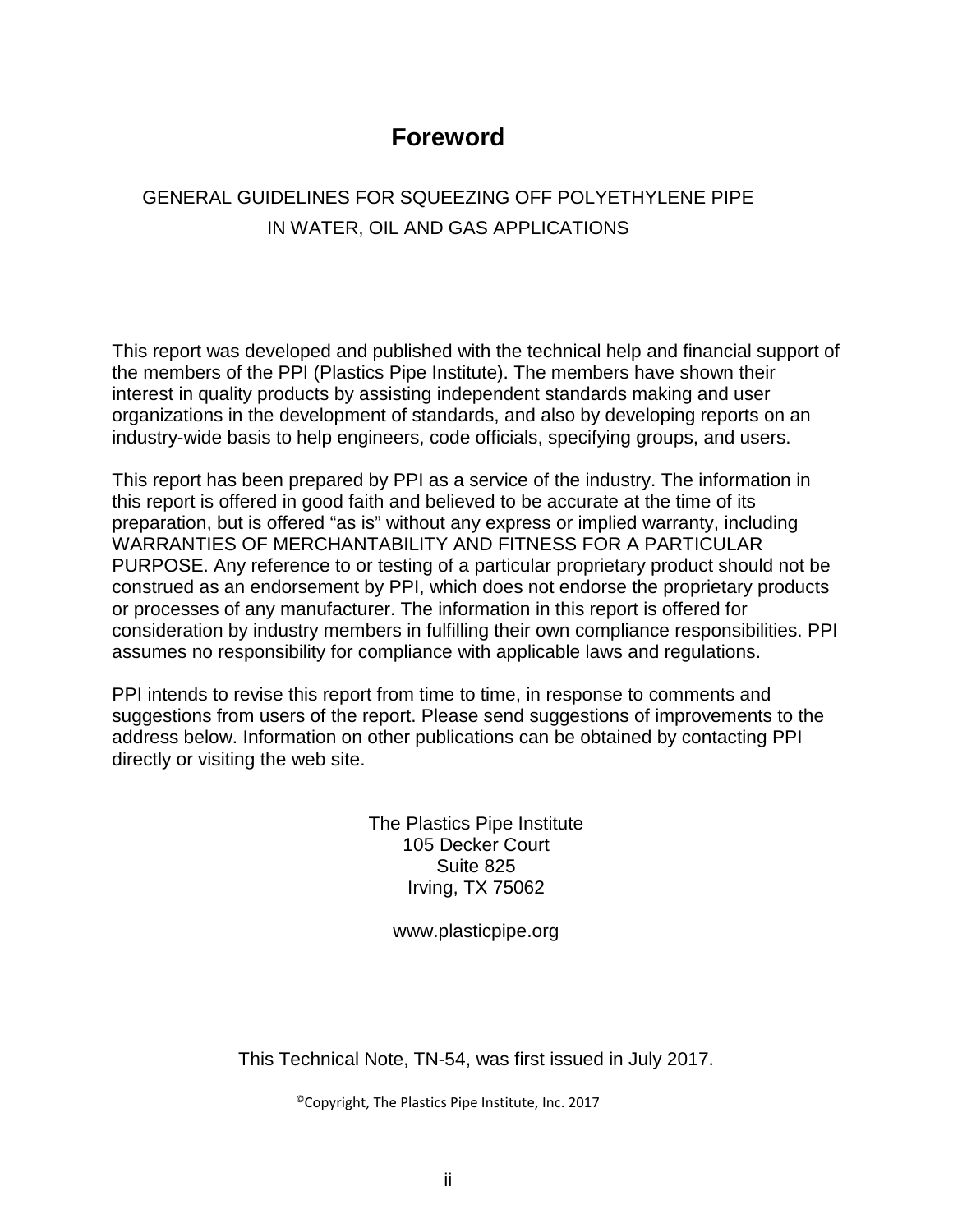### GENERAL GUIDELINES FOR SQUEEZING OFF POLYETHYLENE PIPE IN WATER, OIL AND GAS APPLICATIONS

#### 1.0 INTRODUCTION

Squeeze-off is a technique used to control the flow of fluids including oil, dry or wet gas, multiphase fluids, non-potable oilfield water or potable water in polyethylene pipe by compressing the pipe between parallel bars until the inside surfaces make contact. The flexibility and toughness of polyethylene pipes allow the pipe to recover from a properly made squeeze-off without a measurable loss in service life. When properly performed, the operator can obtain a complete flow shut-off. Squeeze-off can be useful for making installation tie-ins, performing maintenance to system components, as well as for emergency repairs.

#### 2.0 OPERATOR EXPERIENCE

Squeeze-off should only be performed by persons that have received training from an authorized instructor and that have a strong working knowledge of polyethylene and squeeze-off procedures. The operator should have training on the size of equipment being used to perform the squeeze-off. This document is a guide only, and should not be used in place of training by an authorized squeeze-off instructor. Failure to follow proper procedures can result in pipe failure or leakage due to compressively over strained pipe from improper squeeze-off. If following manufacturers procedures, ensure that the tool/procedure were qualified using ASTM F1734 Standard Practice for Qualification of a Combination of Squeeze Tool, Pipe, and Squeeze-Off Procedures to Avoid Long Term Damage.

#### 3.0 GUIDELINES FOR SQUEEZE-OFF OF PE PIPES

Tool Location – Center the squeeze-off tool squarely on the pipe. This will allow the pipe to flatten freely without coming in contact with the tool frame or abutments. Locate the squeeze-off tool a minimum distance of 3x the pipe diameter, or 12 inches, whichever is greater, from any fusion joint, mechanical connection, prior squeeze-off point, or second squeeze-off tool.

Tool Operation – Operate the squeeze-off tool at a rate slow enough to allow stress relaxation in the pipe to occur. ASTM F1041 Standard Guide for Squeeze-Off of Polyolefin Pressure Pipe and Tubing recommends a maximum compression rate of 2 inch per minute or less is appropriate. See Table 1 for example squeeze times. This slow rate is particularly helpful when pipe becomes stiff in cold weather. Squeeze the pipe until flow ceases or the mechanical stop is contacted, whichever comes first. Continuing to operate the squeeze-off tool beyond this point can cause pipe or tool damage.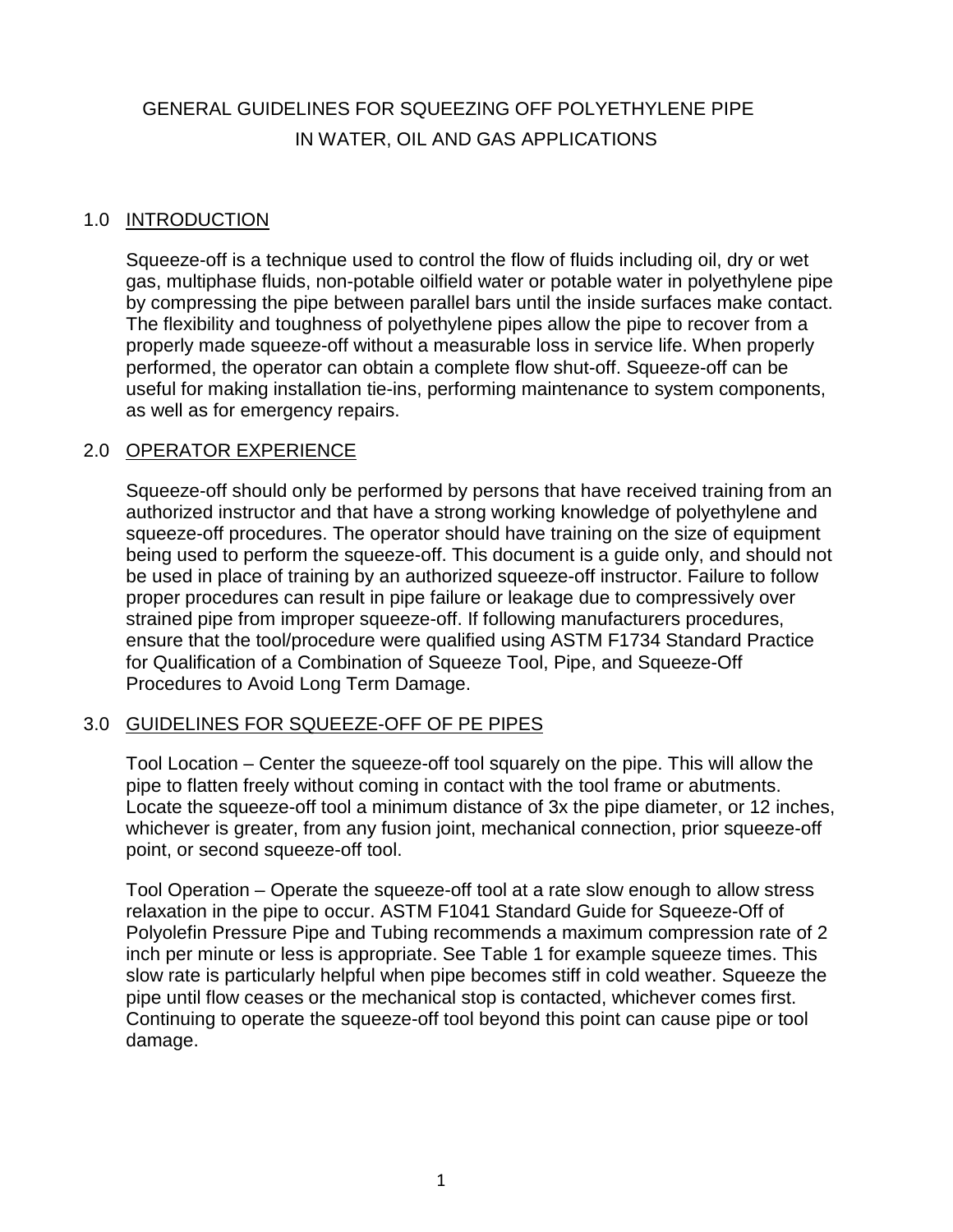Tool Removal – Remove the squeeze off tool in a controlled manner. Avoid sudden release of mechanical or hydraulic pressure. Controlled release is necessary so flow control may be quickly reestablished if required. ASTM F1041 recommends a maximum release rate of 0.5 inch per minute or less is appropriate. See Table 1 for recommended release times. Rerounding the pipe is an option which should be exercised on the basis of improvement in flow or other concerns, rather than damage mitigation. If rerounding is performed, reround the pipe by rotating the squeeze-off tool 90° and applying enough force to round the pipe or by using a special tool designed for this purpose. Do not exceed the maximum compression rate when re-rounding the pipe.

Post Squeeze-off Considerations – After the squeeze-off tool has been removed, inspect the squeezed section for any damage. Procedures should include actions to be taken if damage is found. Procedures should not allow the same area to be squeezed off more than once. When an emergency condition requires squeeze-off without regard for possible pipe damage, the procedure should include actions to be taken based on the likelihood the pipe has been damaged and may require a reinforcement clamp or similar to be installed on the squeezed pipe section.

Other conditions may require a second squeeze-off tool in line to achieve complete flow shut-off. Squeeze-off is not suitable for repeated flow control at the same location or to throttle or partially restrict flow. Valves or other flow control devices are more suitable for those situations. ASTM standards F1041, F1563 and F1734 provide guidance and requirements for squeeze-off tools, operating procedures, and qualification procedures.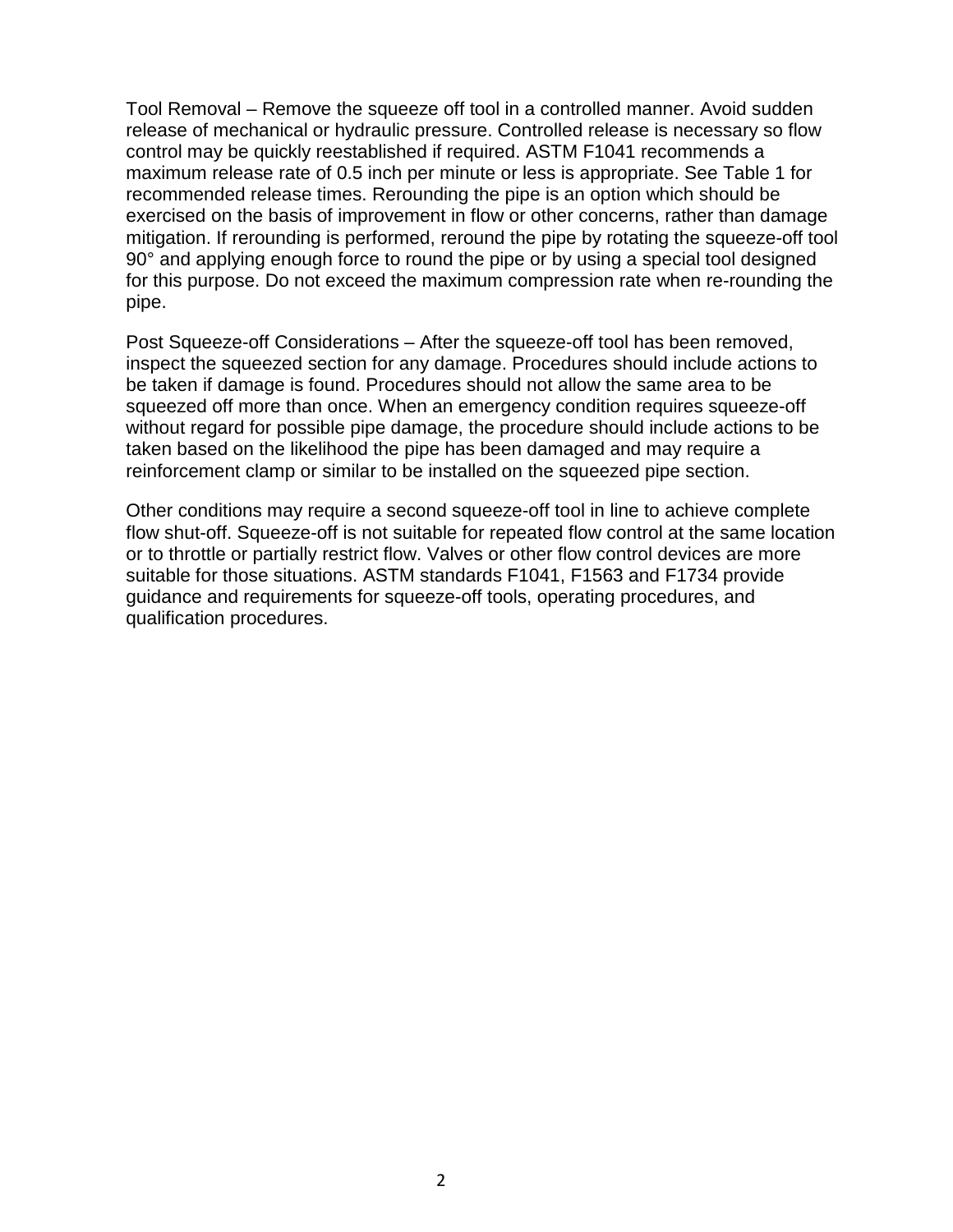|                 |           |        |                      | AVG ID Squeeze Time   Squeeze Time <32° F   Release Time   Release Time <32° F |                   |                   |
|-----------------|-----------|--------|----------------------|--------------------------------------------------------------------------------|-------------------|-------------------|
| <b>IPS SIZE</b> | <b>DR</b> | (in.)  | (2 in./min.)         | (1 in./min.)                                                                   | (0.5 in./min.)    | (0.25 in./min.)   |
| $\mathbf{1}$    | 9         | 1.005  | $0.5$ min            | $1.0$ min                                                                      | $2.0$ min         | $4.0$ min         |
|                 | 11        | 1.062  | $0.5$ min            | $1.1 \text{ min}$                                                              | $2.1 \text{ min}$ | $4.2$ min         |
| $\overline{2}$  | 9         | 1.816  | $0.9$ min            | $1.8$ min                                                                      | $3.6$ min         | $7.3 \text{ min}$ |
|                 | 11        | 1.917  | $1.0$ min            | $1.9$ min                                                                      | $3.8$ min         | $7.7 \text{ min}$ |
|                 | 17        | 2.079  | $1.0 \,\mathrm{min}$ | $2.1 \text{ min}$                                                              | $4.2$ min         | $8.3 \text{ min}$ |
| 3               | 9         | 2.676  | $1.3 \text{ min}$    | $2.7 \text{ min}$                                                              | $5.4$ min         | 10.7 min          |
|                 | 11        | 2.825  | $1.4$ min            | $2.8$ min                                                                      | 5.7 min           | 11.3 min          |
|                 | 17        | 3.064  | $1.5 \text{ min}$    | $3.1 \,\mathrm{min}$                                                           | $6.1$ min         | 12.3 min          |
| 4               | 9         | 3.440  | $1.7$ min            | $3.4$ min                                                                      | $6.9$ min         | 13.8 min          |
|                 | 11        | 3.633  | $1.8 \text{ min}$    | $3.6 \,\mathrm{min}$                                                           | $7.3 \text{ min}$ | 14.5 min          |
|                 | 17        | 3.939  | $2.0 \text{ min}$    | $3.9 \,\mathrm{min}$                                                           | $7.9$ min         | 15.8 min          |
| 6               | 9         | 5.064  | $2.5 \text{ min}$    | $5.1 \,\mathrm{min}$                                                           | 10.1 min          | 20.3 min          |
|                 | 11        | 5.348  | $2.7$ min            | $5.3 \text{ min}$                                                              | 10.7 min          | 21.4 min          |
|                 | 17        | 5.799  | $2.9$ min            | $5.8$ min                                                                      | 11.6 min          | 23.2 min          |
| 8               | 9         | 6.593  | $3.3 \text{ min}$    | $6.6$ min                                                                      | 13.2 min          | 26.4 min          |
|                 | 11        | 6.963  | 3.5 min              | $7.0$ min                                                                      | 13.9 min          | 27.9 min          |
|                 | 17        | 7.549  | $3.8$ min            | $7.5$ min                                                                      | 15.1 min          | 30.2 min          |
| 10              | 9         | 8.218  | $4.1$ min            | 8.2 min                                                                        | 16.4 min          | 32.9 min          |
|                 | 11        | 8.678  | $4.3 \text{ min}$    | 8.7 min                                                                        | 17.4 min          | 34.7 min          |
|                 | 17        | 9.409  | 4.7 min              | $9.4$ min                                                                      | 18.8 min          | 37.6 min          |
| 12              | 9         | 9.747  | 4.9 min              | 9.7 min                                                                        | 19.5 min          | 39.0 min          |
|                 | 11        | 10.293 | $5.1 \,\mathrm{min}$ | 10.3 min                                                                       | 20.6 min          | 41.2 min          |
|                 | 17        | 11.160 | 5.6 min              | 11.2 min                                                                       | 22.3 min          | 44.6 min          |
| 14              | 9         | 10.702 | $5.4$ min            | 10.7 min                                                                       | 21.4 min          | 42.8 min          |
|                 | 11        | 11.302 | 5.7 min              | 11.3 min                                                                       | 22.6 min          | 45.2 min          |
|                 | 17        | 12.254 | $6.1 \,\mathrm{min}$ | 12.3 min                                                                       | 24.5 min          | 49.0 min          |
| 16              | 9         | 12.231 | $6.1$ min            | 12.2 min                                                                       | 24.5 min          | 48.9 min          |
|                 | 11        | 12.916 | $6.5 \text{ min}$    | 12.9 min                                                                       | 25.8 min          | 51.7 min          |
|                 | 17        | 14.005 | $7.0$ min            | 14.0 min                                                                       | 28.0 min          | 56.0 min          |
| 18              | 9         | 13.760 | $6.9$ min            | 13.8 min                                                                       | 27.5 min          | 55.0 min          |
|                 | 11        | 14.531 | $7.3 \text{ min}$    | 14.5 min                                                                       | 29.1 min          | 58.1 min          |
|                 | 17        | 15.755 | $7.9$ min            | 15.8 min                                                                       | 31.5 min          | 63.0 min          |
| 20              | 9         | 15.289 | $7.6$ min            | 15.3 min                                                                       | 30.6 min          | 61.2 min          |
|                 | 11        | 16.145 | 8.1 min              | 16.1 min                                                                       | 32.3 min          | 64.6 min          |
|                 | 17        | 17.506 | 8.8 min              | 17.5 min                                                                       | 35.0 min          | 70.0 min          |
| 22              | 9         | 16.818 | 8.4 min              | 16.8 min                                                                       | 33.6 min          | 67.3 min          |
|                 | 11        | 17.760 | 8.9 min              | 17.8 min                                                                       | 35.5 min          | 71.0 min          |
|                 | 17        | 19.256 | 9.6 min              | 19.3 min                                                                       | 38.5 min          | 77.0 min          |
| 24              | 9         | 18.347 | $9.2$ min            | 18.3 min                                                                       | 36.7 min          | 73.4 min          |
|                 | 11        | 19.375 | 9.7 min              | 19.4 min                                                                       | 38.7 min          | 77.5 min          |
|                 | 17        | 21.007 | $10.5$ min           | 21.0 min                                                                       | 42.0 min          | 84.0 min          |

**Table 1. Example Polyethylene Pipe Squeeze-Off Compression & Release Times**

**Note 1**: Squeeze and Release Times are Calculated off of the Inside Diameter.

**Note 2**: For Size Classes (DIPS, CTS), Diameters and DR's Not Shown Please Contact the Manufacturer.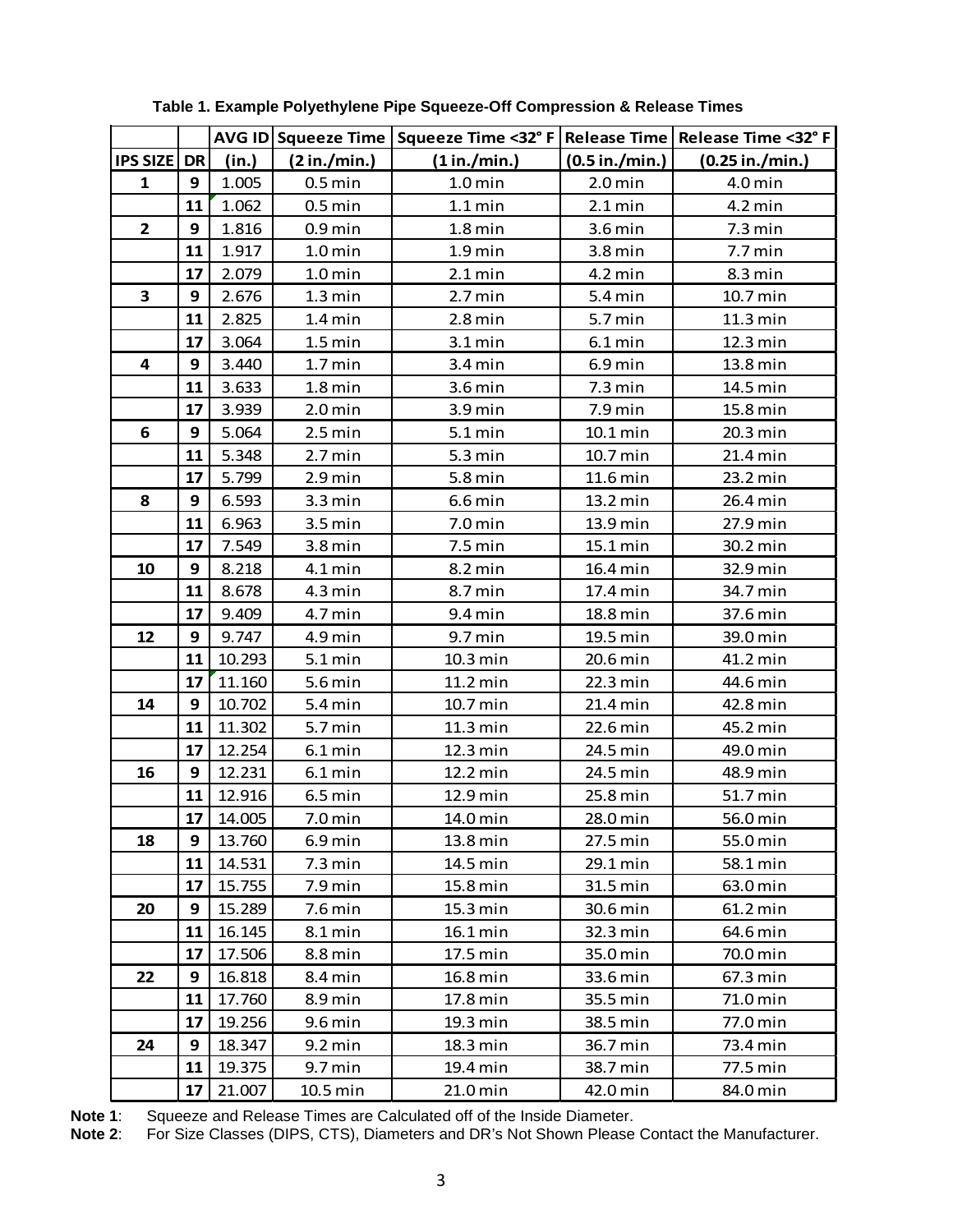#### 4.0 PREVENTING PIPE DAMAGE

Tests have shown that when squeeze-off is performed correctly and the tools used meet the ASTM guidelines and requirements found in F1563 Standard Specification for Tools to Squeeze-Off Polyethylene (PE) Pipe and Tubing, squeeze-off can be performed without compromising the expected service life of the pipe. However, the installer or operator must take care during the squeeze-off procedure to prevent damage to the pipeline. The list below contains some areas that require extra attention during squeeze-off to prevent pipe damage.

- Ensure the tool meets the requirements of ASTM F1563 and that the tool is installed square to the pipe with the squeeze plates parallel to each other.
- Verify that the squeeze-off tool is sized appropriately for the diameter and DR of pipe to be squeezed off. The squeeze-off tool should contain stops that limit the squeeze as to not over stress the pipe. Make sure the correct stops are installed in the tool before starting.
- After the squeeze-off tool has been removed, the pipe should be closely inspected for any signs of damage. Any pipe suspected of damage during a squeeze-off should be reinforced, replaced or removed from service. The area of the squeezeoff should be marked on the pipe and also in the GIS software if appropriate.
- Cold weather increases the pipe's susceptibility to damage. Compression and release times should increase by double in cold weather (32°F and below). For pipe that is in above ground applications, consideration may be given to prewarming the pipe, however this should not replace the increase in compression and release times.

#### 5.0 SAFETY CONSIDERATIONS

Jobsite safety requirements should be fully understood and observed. This guideline does not purport to address all of the safety considerations associated with its use. It is the responsibility of the user of this guideline to establish and follow the appropriate safety and health practices.

Ensure the squeeze-off tool, and its 'STOPS', meet the requirements of ASTM F1563 and that it is sized appropriately for the diameter and DR of pipe being squeezed. Visibly inspect the pipe for cuts, scrapes or gouges before installing the squeeze off tool onto the pipe. Do not squeeze on pipe sections containing deep scratches (>10% of pipe wall thickness). Do not squeeze the pipe in the same place more than once.

#### 5.1 Static Electricity Concerns for Gas Squeeze-Off

Polyethylene pipe is a poor conductor of electricity. As a result polyethylene pipe builds up a static charge when it is in gas service (distribution or gathering) due to the gas flow across the inside surface of the pipe. During squeeze-off, the velocity of the gas flowing through the flattening section increases. This increases the rate and amount of static charge build-up.